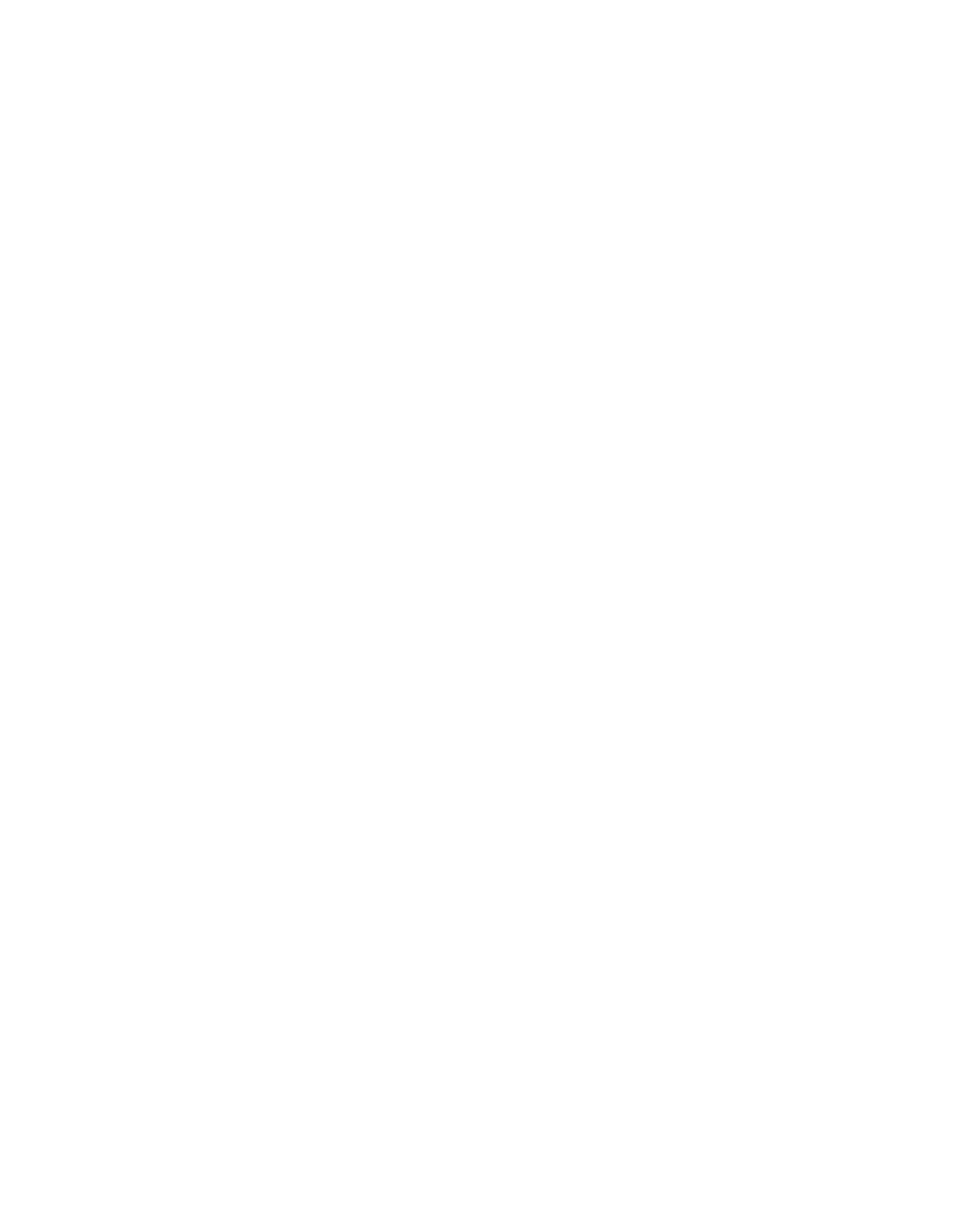# **Chapter 1310. Integrity and Design Standards**

### **1310.010 Purpose**

The regulations of this Chapter are intended to promote quality, aesthetically pleasing development throughout Indian Trail and to provide a wide range of nonresidential and residential structure types to accommodate the life-styles and economic levels of the projected population. The regulations are further intended to promote quality development that complies with all Town and state regulations and minimizes land use conflicts.

### **1310.020 Compliance**

Plans demonstrating compliance with the design standards of this Chapter will be reviewed by the authorizing permit authority at the time of development's initial review and consideration for approval.

- **A.** A. Any proposed changes to an approved Integrity and Design Permit such as a change in building design or building materials, shall require approval by the Planning and Development Director.
- **B.** B. Any proposed changes to an approved Integrity and Design Permit associated with a Planned Development (PUD,PRD, PND,CZ) shall be bound by the conditions of approval, this Chapter, and the following:
	- i. Building materials and colors shall be similar to the materials already being used in the neighborhood, and/or if dissimilar materials are being proposed, other characteristics such as scale, proportion, form, architectural detailing, color, and texture shall be used to ensure that enough similarity exists for the buildings to relate to the rest of the neighborhood.
	- ii. Any proposed deviation from conditions of approval of a Planned Development approved by the Town Council or Board of Adjustment shall require an amendment of the approval permit authorized by the appropriate discretionary board.

## **1310.030 Articulation Standards for All Residential Buildings**

All residential buildings on individual lots in R districts must include at least 5 of the following design features:

- **A.** Bay or bow windows on the front façade (Note: the provision of one such window is sufficient);
- **B.** Dormers (Note: the provision of one such roof feature is sufficient);
- **C.** A roof pitch greater than or equal to a 6 to 12 (6:12) for primary roof;
- **D.** Eaves with a minimum 10-inch projection on all sides of the building;
- **E.** Decks or patios with a minimum size of 64 square feet per dwelling unit;
- **F.** Front porch and entry facing the front lot line (Note: entryway can be located on the long or short axis of the dwelling;
- **G.** Off-sets on building face with a minimum depth of 12 inches;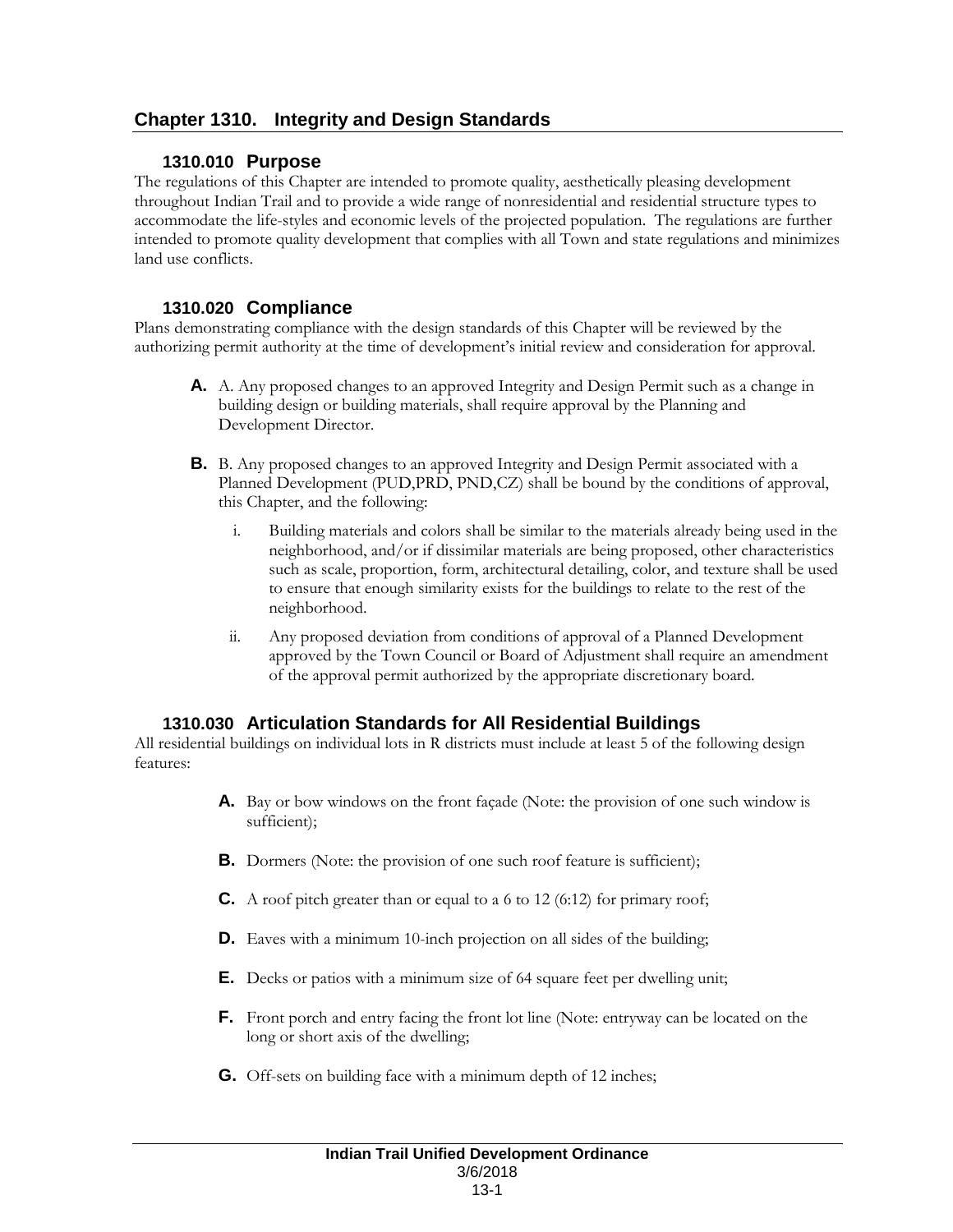- **H. Decorative pillars or posts.** Square post or columns shall not be less than six (6) nominal inches on any side and round columns shall not be smaller than eight (8) nominal inches in diameter from the bottom of the column unless consistent with a distinct architectural style. **(Note: requires at least one pair, decorative or plain, but finished in manner that is consistent with the dwelling exterior);**
- **I. Distinct Architectural Style (2 point value). The use of a distinct architectural style shall be determined by a qualified professional contracted by the Town at the cost of the applicant.**

**The following design features are required on all residential structures:**

- **J.** Openings including doors and/or windows on street facing building facades. Windows are required to have appropriate window trim per style of architecture. Blank walls are prohibited.
- **K.** Masonry (preferably brick) perimeter enclosure at base but also including poured concrete so that each home has the appearance of a raised foundation (Note: wood products covered with a treatment to appear as masonry do not qualify). Poured concrete shall be treated with brick, stone, or color and textured material appropriate foundation style per style of architecture.
- **L.** Changes in the use of wall facing materials should occur at wall setbacks or projections, or to articulate the transition between the building base middle and top. Material changes should return to inside corners of front façade. Those materials however, are not required to wrap the outermost front corner of the home.
- **M.** Front loading garages shall not extend further than 4 feet past the predominant front façade of the house unless a front porch is used and then the garage shall not extend further than 4 feet past the porch excluding side loading garages. A maximum of  $\frac{1}{4}$  of the front façade is allowed to be front facing garage door(s).

## **1310.040 Building Material Standards for All Site-Built & Modular Housing**

All residential buildings constructed on-site must be improved with quality materials and these materials must be durable, safe, and require limited maintenance. Materials shall be selected for suitability to the type of building and design for which they are used. All facades visible from public or private streets must be constructed of the following materials: Such materials may include, but need not be limited to:

- **A.** Brick, natural stone, wood, architectural cast stone, hardcoat stucco, cementitious siding, glass or EIFS – Exterior Insulation Finishing System (when applied according to manufacturer specifications and the North Carolina Building Code).
- **B.** Vinyl siding (minimum of .44mm), galvanized, aluminum coated, or zinc-aluminum coated metal finishes provided such materials do not exceed 20% of those façades visible from public or private streets.

## **1310.050 Manufactured Housing Units on Individual Lots**

Permitted Class A or B manufactured housing units may be placed on individual lots in R districts that permit detached houses only if they:

> **A.** are constructed in accordance with the National Manufactured Housing Construction Safety Standards Act of 1974 as amended on August 22, 1981;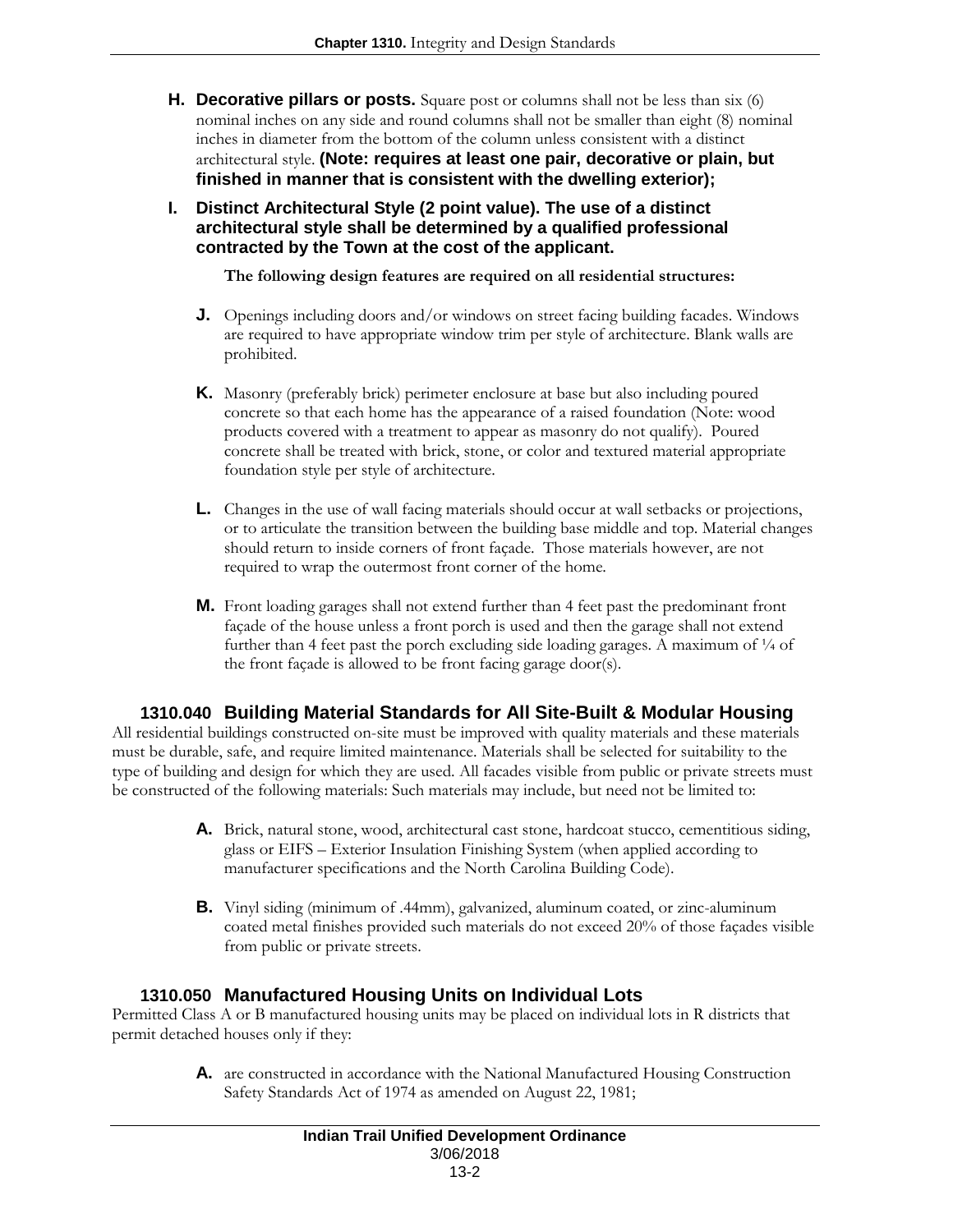- **B.** are multi-sectional (double-wide or wider);
- **C.** enclose a floor area of not less than 1,000 square feet in any residential zoning districts (Note: single-wide manufactured dwellings, including expandable units, pop-outs and tiltouts are allowed only in manufactured home parks);
- **D.** are placed on an excavated and/or backfilled foundation and the open portion under the home enclosed with pressure treated wood, masonry, or concrete walls, so that the top of the perimeter wall is not more than 8 inches above the finished ground level, except on a sloping lot where the top of the perimeter wall may be no more than 8 inches above the finished ground level at its highest point along the perimeter wall (Note: when pressure treated wood is used for the perimeter wall, a covering similar in appearance to the manufactured housing unit siding, or a finished concrete wall will be used to cover the wall);
- **E.** have exterior siding and roofing with the color, material and appearances similar to the exterior siding and roofing material used on residential dwellings within the neighborhood, or that is similar in appearance to the predominant materials typically used for construction of site-built detached houses;
- **F.** do not have bare metal siding or roofing;
- **G.** are not adjacent to any structure listed as a locally designated historic landmark or National Register property.

### **1310.060 Multi-Unit Houses: Two Unit Dwellings and Rooming Houses**

#### **A. General**

Multi-unit houses are subject to the standards of Sec.510.040 (density, frontage and yard requirements) except as expressly modified or supplemented by the following standards.

#### **B. Entrances**

- **1.** The street-facing façade of a multi-unit house may have only one visible entrance to the building. If the building is located on a corner lot, one building entrance may be visible from each street.
- **2.** Patio-style doors, such as sliding glass doors, may not be used for main entrance doors.

#### **C. Pedestrian Circulation**

A pedestrian circulation system must be provided that connects residential entrances to adjacent public rights-of-way and to parking areas and other on-site facilities.

#### **D. Parking Location/Orientation**

Surface parking and parking within accessory structures must be located behind principal building or otherwise concealed from view of abutting streets. Parking areas may not be located directly between the principal building and the street or within any required interior side setback area. Any portion of a parking area that is not completely concealed from view of an abutting street must be screened in accordance with the parking lot landscaping requirements of DIVISION 800.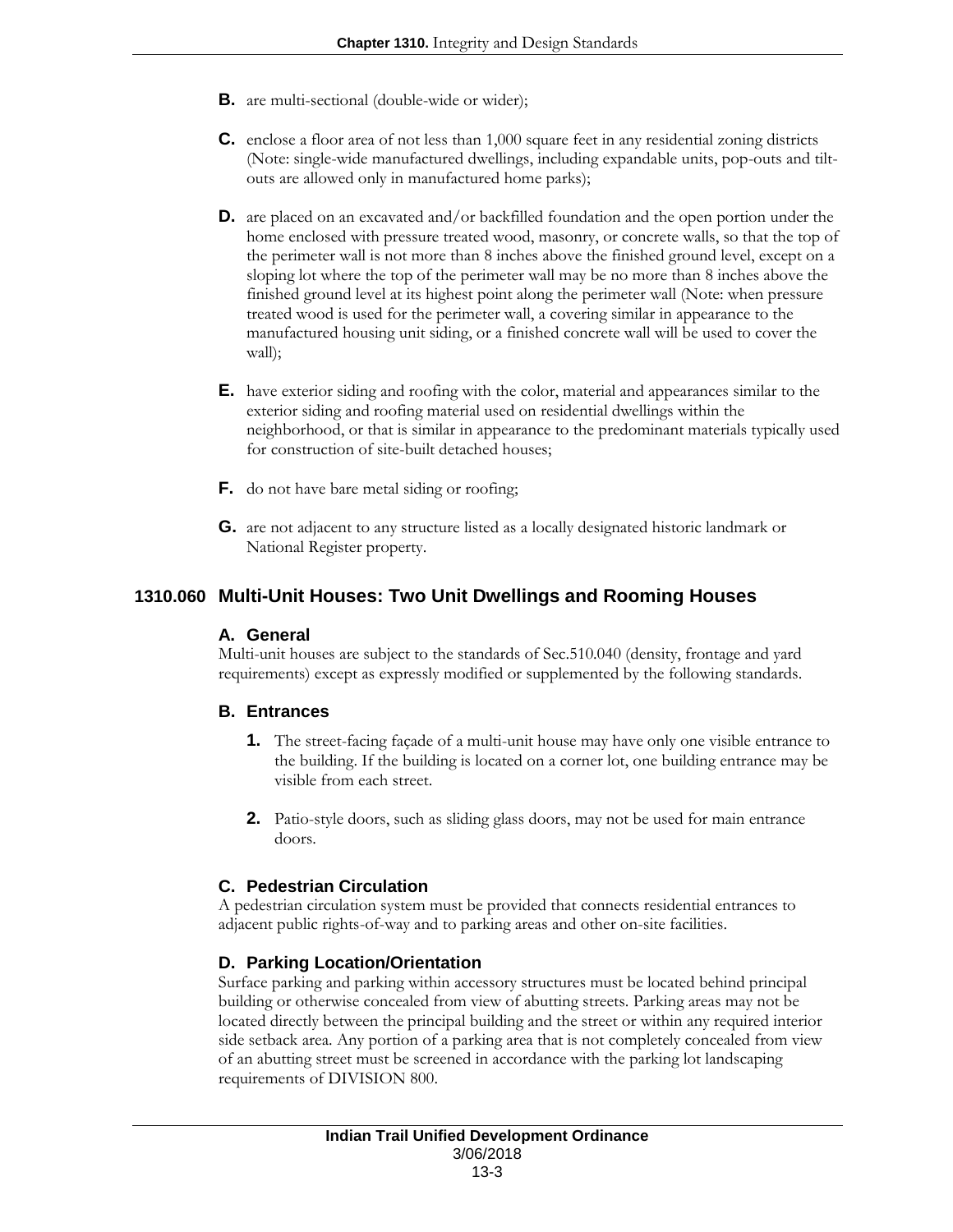#### **E. Site Plan Review**

Site plan review, pursuant to Chapter 370, is required for all multi-unit houses containing more than 4 dwelling units.

#### **1310.070 Multiplex and Apartment/Condo Buildings: Attached and Multifamily**

### **A. General**

Multiplex and apartment/condo buildings are subject to the standards of Sec.510.040 (density, frontage, and yard requirements) except as modified or supplemented by the standards of this Chapter.

#### **B. Entrances**

- **1.** Entrance doors to dwelling units located above the ground floor must be provided from an enclosed lobby or corridor and stairwell. Unenclosed or partially enclosed stairs may not be used as the primary means of access to upper-floor dwellings units.
- **2.** Patio-style doors, such as sliding glass doors, may not be used for main entrance doors.

### **C. Pedestrian Circulation**

A pedestrian circulation system must be provided that connects residential entrances to adjacent public rights-of-way and to parking areas and other on-site facilities.

#### **D. Parking Location/Orientation**

Surface parking and parking within accessory structures must be located behind principal building or otherwise concealed from view of abutting streets. Parking areas may not be located directly between the principal building and the street or within any required interior side setback area. Any portion of a parking area that is not completely concealed from view of an abutting street must be screened in accordance with the parking lot landscaping requirements of DIVISION 800.

#### **E. Site Plan Review**

Site plan review, pursuant to Chapter 370, is required for all multiplex and apartment/condo buildings containing more than 4 dwelling units.

## **Chapter 1320. Nonresidential Design Standards**

#### **1320.010 Applicability**

Unless otherwise expressly stated, the material and color standards of this section apply to all facades visible from a public or private street for non-residential development in all zoning districts that are subject to site plan review.

## **1320.020 Façade Materials**

- **A.** All buildings and other structures must be constructed with brick, hard coat stucco, natural stone, architectural cast stone, EIFS (Exterior Insulation Finishing System), glass or other comparable, durable materials that are consistent with the purpose and intent of this chapter and approved during the plan review process.
- **B.** Concrete masonry units, architectural precast panels, and similar materials may be allowed in service areas and on exterior walls that are not generally visible to the public.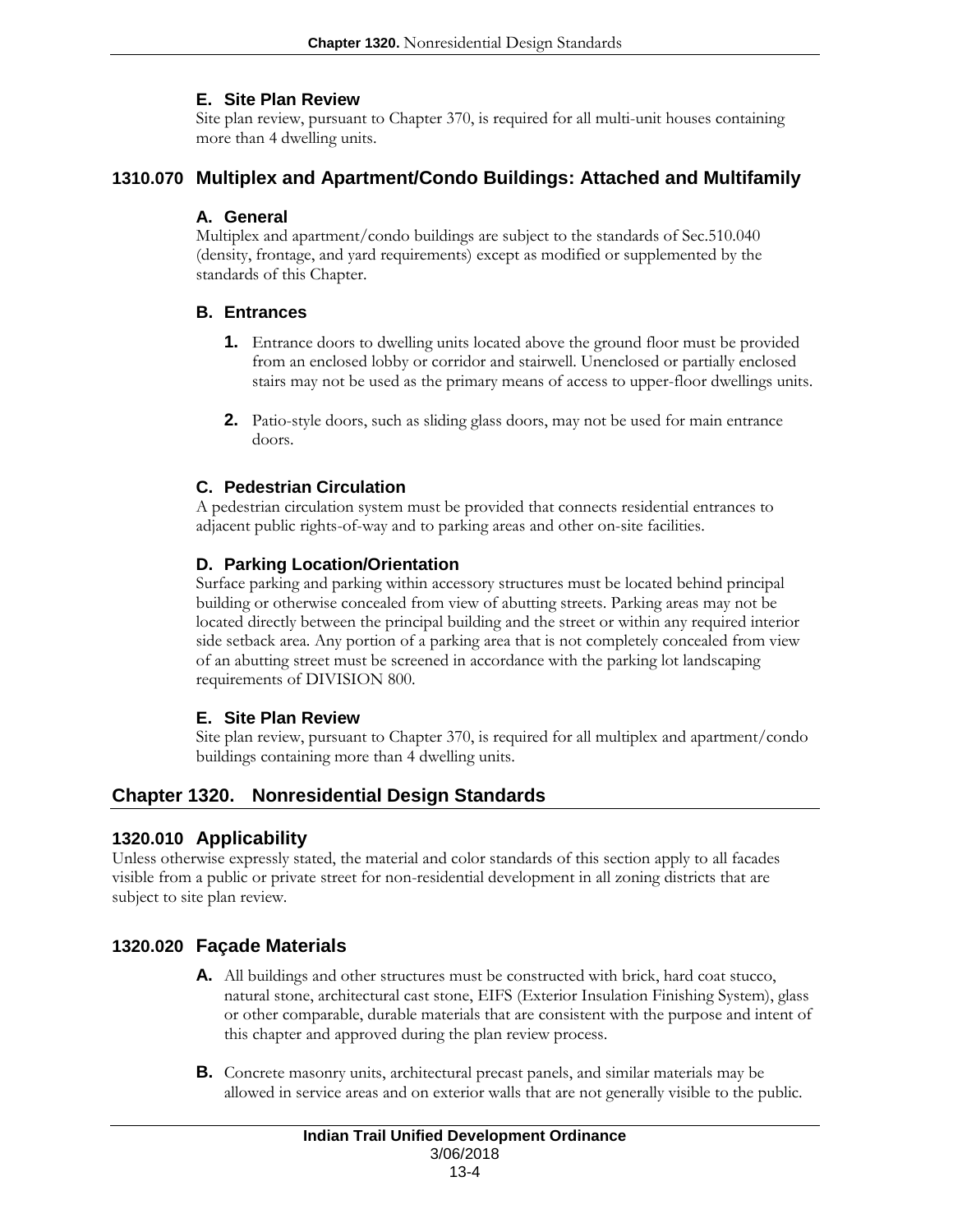**C.** All façade material application shall be in compliance with manufacturer specifications and the North Carolina Building Code.

### **D. Façade Colors**

Facade colors must be low-reflectance, subtle, neutral or earth tone colors. Building trim and accent areas may feature brighter colors, as approved during the plan review process. Traditional or standard franchise colors shall also comply with this section.

#### **1320.030 Building Design**

The following standards apply to all building facades and exterior walls that are visible from adjoining streets or properties.

- **1.** All building designs must express a "base", "middle", and "top" through the building's architecture details and the use of building materials.
- **2.** Buildings visible from public streets must include at least 3 of the following features:
	- **a.** variations in roof form and parapet heights;
	- **b.** clearly pronounced recesses and projections at multiple locations for any building with a front façade exceeding 50 feet in width;
	- **c.** wall plane off-sets (dimension established by building module) at multiple locations for any building with a front façade exceeding 50 feet in width;
	- **d.** reveals and projections and changes in texture and color of wall surfaces;
	- **e.** deep set windows with mullions;
	- **f.** ground level arcades and second floor galleries/balconies; or
	- **g.** other features that reduce the apparent mass of a building.
- **3.** Buildings must have architectural features that conceal rooftop equipment, such as HVAC units, from public view.
- **4.** Each building must have a clearly defined, highly visible customer entrance featuring at least 4 of the following elements (properties located in Industrial District or Industrial Park require a minimum of 2 elements):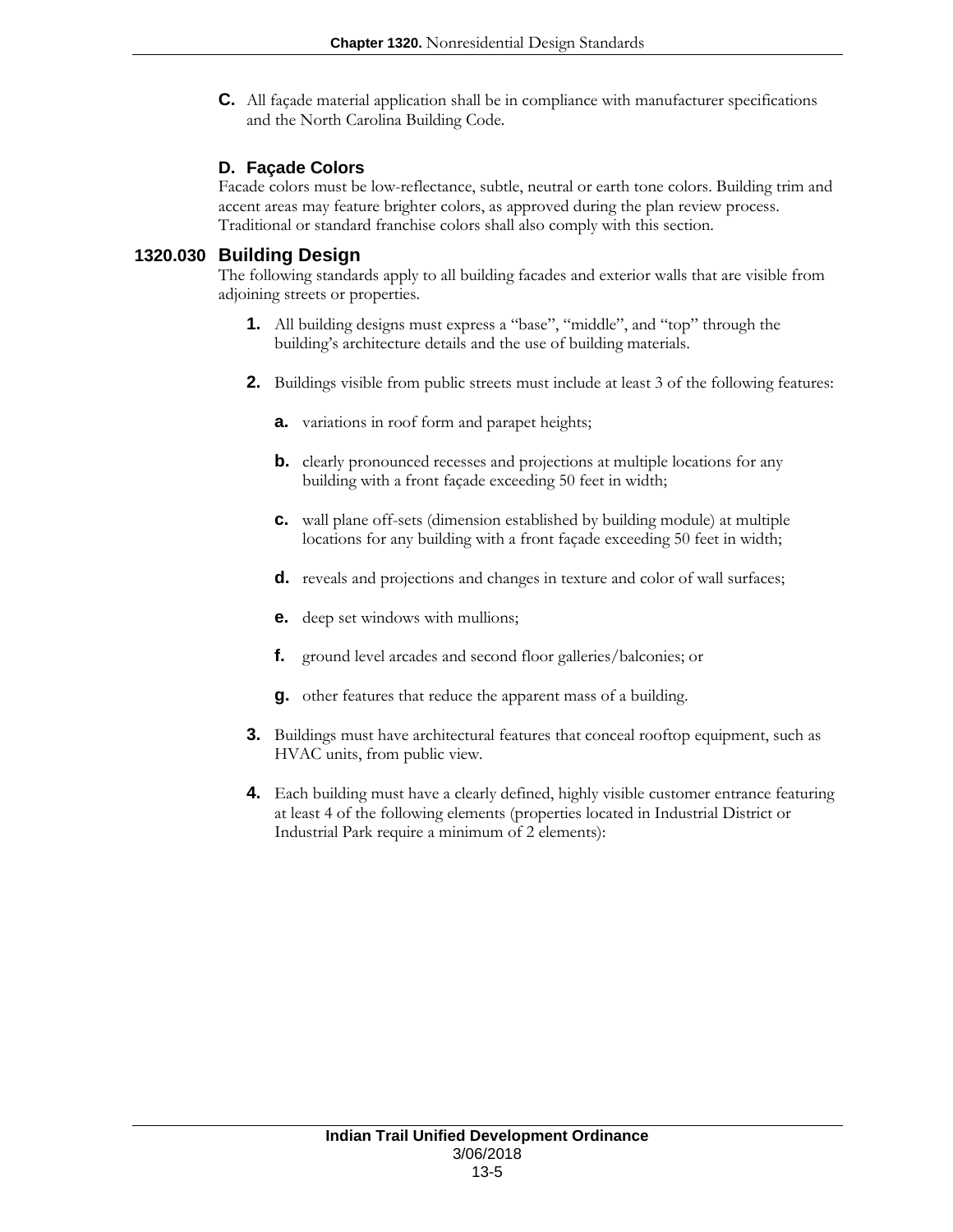- **a.** canopies or porticos;
- **b.** overhangs;
- **c.** recesses/projections;
- **d.** arcades;
- **e.** raised corniced parapets over the door;
- **f.** peaked roof forms;
- **g.** arches;
- **h.** outdoor patios;
- **i.** display windows;
- **j.** architectural details such as tile work and moldings that are integrated into the building structure and design; or
- **k.** integral planters or wing walls that incorporate landscaped areas and/or places for sitting.
- **5.** Building height may not exceed 35 feet for a one-story building or as otherwise authorized within the UDO.

## **1320.040 Large-stores and Shopping Centers**

#### **A. Applicability**

In addition to the requirements listed above, the standards of this section apply to all retail uses and food and beverage retail sales uses on sites that include, in aggregate, more than 70,000 square feet of gross floor area.

#### **B. Pedestrian Circulation**

At least one continuous internal pedestrian connecting walkway must be provided from the public sidewalk or right-of-way and the principal customer entrance of all principal buildings on the site. Such pedestrian connections must be at least 6 feet in width. At a minimum, walkways must connect focal points of pedestrian activity such as, but not limited to, transit stops, street crossings, building and store entry points, and feature items such as adjoining landscaped areas that includes trees, shrubs, benches, flower beds, planters, groundcover, or other such materials for no less than 30 percent of its length.

- **1.** Walkways must be provided along the full length of the building along any facade featuring a customer entrance, and along any facade abutting public parking areas. Such walkways must be located an average of 3-4 feet from the facade of the building to provide planting beds for foundation landscaping, except where features such as arcades, display windows, planters or entryways are part of the facade.
- **2.** Customer entrances must have weather protection features, such as awnings, arcades, or vestibules.